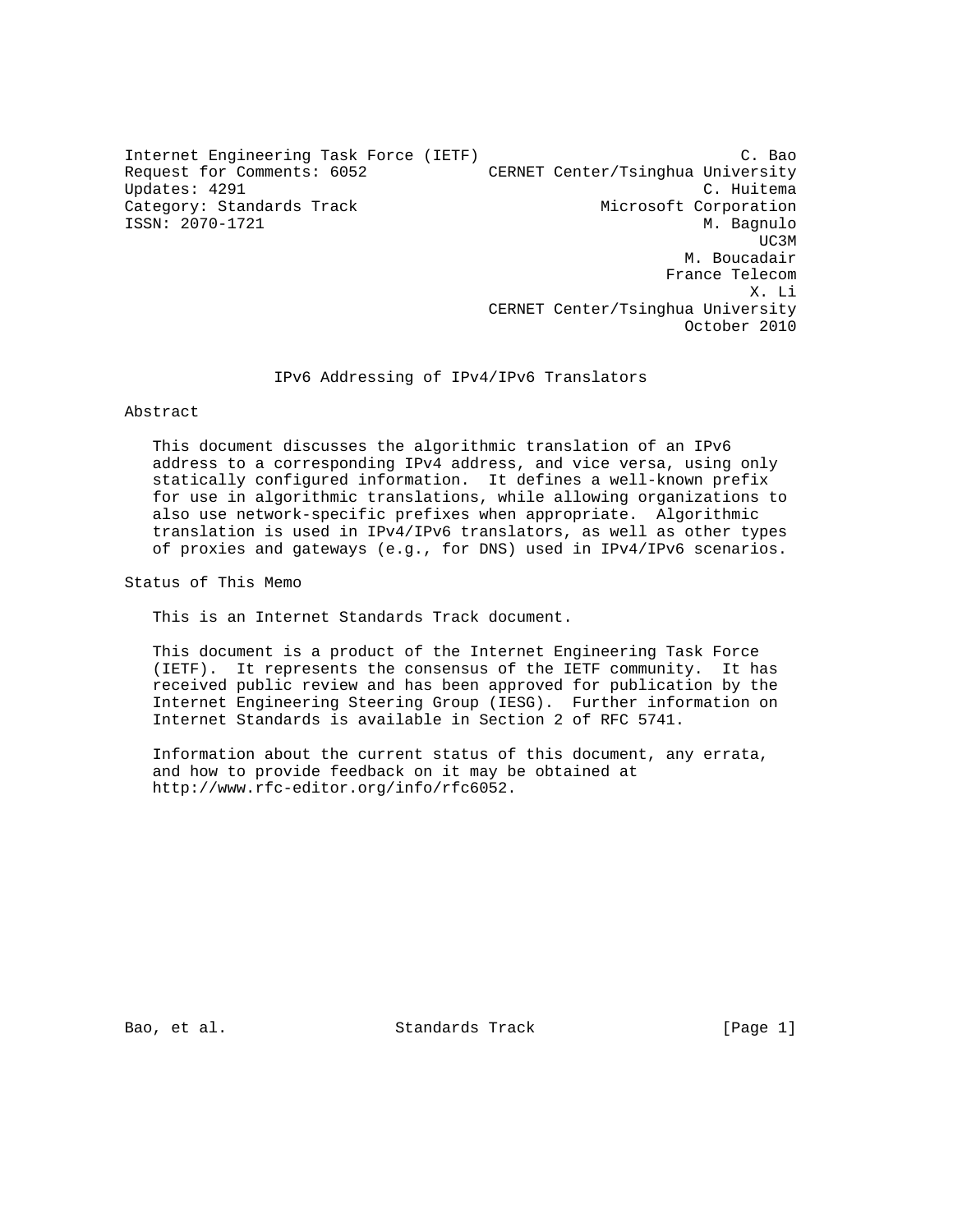# Copyright Notice

 Copyright (c) 2010 IETF Trust and the persons identified as the document authors. All rights reserved.

 This document is subject to BCP 78 and the IETF Trust's Legal Provisions Relating to IETF Documents

 (http://trustee.ietf.org/license-info) in effect on the date of publication of this document. Please review these documents carefully, as they describe your rights and restrictions with respect to this document. Code Components extracted from this document must include Simplified BSD License text as described in Section 4.e of the Trust Legal Provisions and are provided without warranty as described in the Simplified BSD License.

Table of Contents

| 1 <sup>1</sup>                        |                                                          | 3              |
|---------------------------------------|----------------------------------------------------------|----------------|
| 1.1.                                  |                                                          | $\overline{3}$ |
| 1.2.                                  |                                                          | $\overline{4}$ |
| 1.3.                                  |                                                          | $\overline{4}$ |
| $2^{\circ}$                           | IPv4-Embedded IPv6 Address Prefix and Format             | 5              |
| 2.1.                                  |                                                          | - 5            |
|                                       | 2.2. IPv4-Embedded IPv6 Address Format                   | 5              |
| 2.3.                                  | Address Translation Algorithms                           | 7              |
| 2.4.                                  | Text Representation 7                                    |                |
|                                       |                                                          | 8              |
| 3.1.                                  | Restrictions on the Use of the Well-Known Prefix 8       |                |
|                                       | 3.2. Impact on Inter-Domain Routing 8                    |                |
| 3.3.                                  | Choice of Prefix for Stateless Translation Deployments 9 |                |
| 3.4.                                  | Choice of Prefix for Stateful Translation Deployments 11 |                |
|                                       |                                                          |                |
| 4 1                                   |                                                          |                |
|                                       | 4.2. Choice of the Well-Known Prefix 13                  |                |
|                                       | 5. Security Considerations 14                            |                |
|                                       | 5.1. Protection against Spoofing 14                      |                |
|                                       | 5.2. Secure Configuration 15                             |                |
|                                       | 5.3. Firewall Configuration 15                           |                |
|                                       |                                                          |                |
| $7_{\scriptscriptstyle{\ddot{\,}}\,}$ |                                                          |                |
| 8 <sub>1</sub>                        |                                                          |                |
| 9.                                    |                                                          | 17             |
| 9.1.                                  | Normative References 17                                  |                |
|                                       | 9.2. Informative References 17                           |                |
|                                       |                                                          |                |

Bao, et al. Standards Track [Page 2]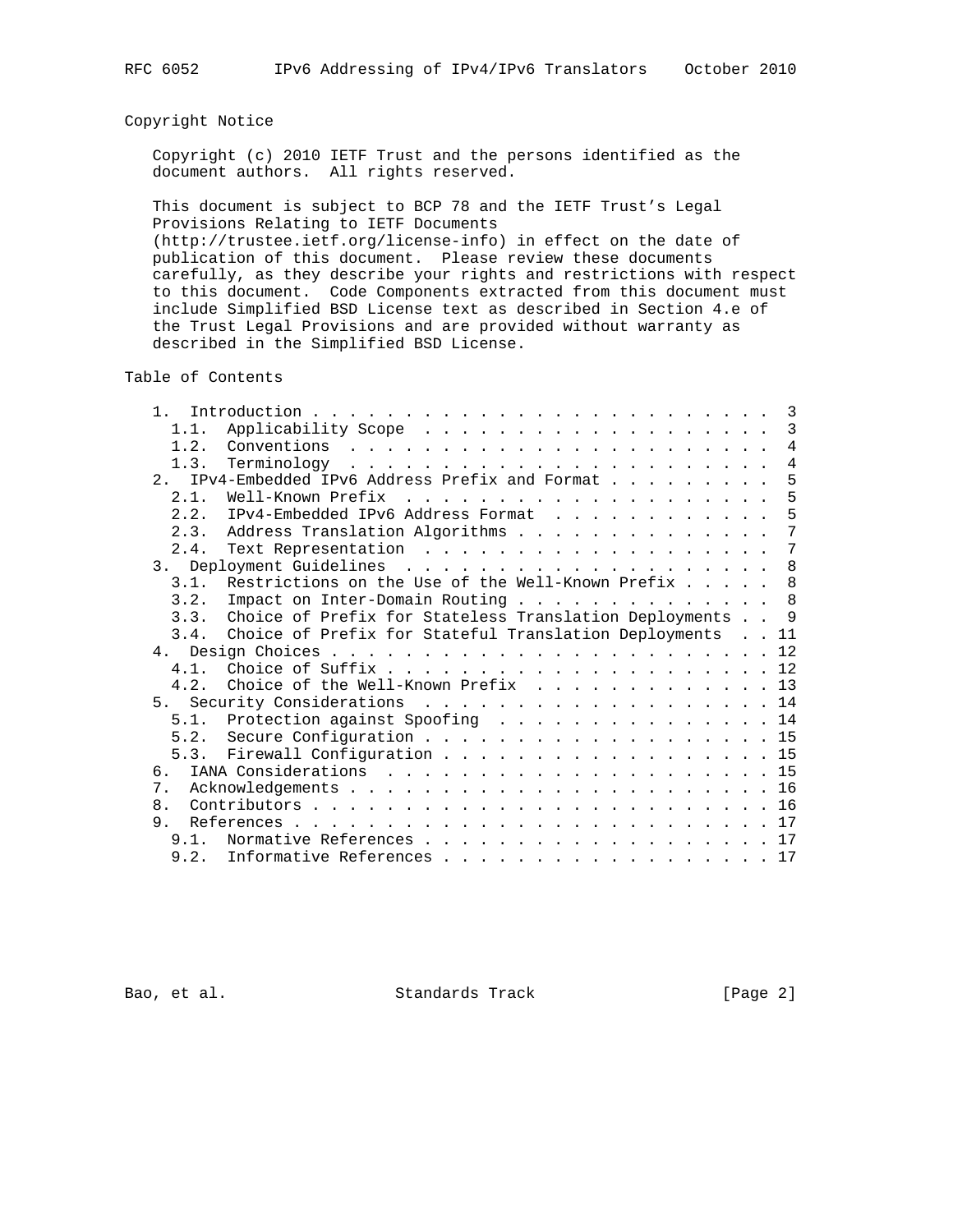# 1. Introduction

 This document is part of a series of IPv4/IPv6 translation documents. A framework for IPv4/IPv6 translation is discussed in [v4v6-FRAMEWORK], including a taxonomy of scenarios that will be used in this document. Other documents specify the behavior of various types of translators and gateways, including mechanisms for translating between IP headers and other types of messages that include IP addresses. This document specifies how an individual IPv6 address is translated to a corresponding IPv4 address, and vice versa, in cases where an algorithmic mapping is used. While specific types of devices are used herein as examples, it is the responsibility of the specification of such devices to reference this document for algorithmic mapping of the addresses themselves.

 Section 2 describes the prefixes and the format of "IPv4-embedded IPv6 addresses", i.e., IPv6 addresses in which 32 bits contain an IPv4 address. This format is common to both "IPv4-converted" and "IPv4-translatable" IPv6 addresses. This section also defines the algorithms for translating addresses, and the text representation of IPv4-embedded IPv6 addresses.

 Section 3 discusses the choice of prefixes, the conditions in which they can be used, and the use of IPv4-embedded IPv6 addresses with stateless and stateful translation.

 Section 4 provides a summary of the discussions behind two specific design decisions, the choice of a null suffix and the specific value of the selected prefix.

Section 5 discusses security concerns.

 In some scenarios, a dual-stack host will unnecessarily send its traffic through an IPv6/IPv4 translator. This can be caused by the host's default address selection algorithm [RFC3484], referrals, or other reasons. Optimizing these scenarios for dual-stack hosts is for future study.

# 1.1. Applicability Scope

 This document is part of a series defining address translation services. We understand that the address format could also be used by other interconnection methods between IPv6 and IPv4, e.g., methods based on encapsulation. If encapsulation methods are developed by the IETF, we expect that their descriptions will document their specific use of IPv4-embedded IPv6 addresses.

Bao, et al. Standards Track [Page 3]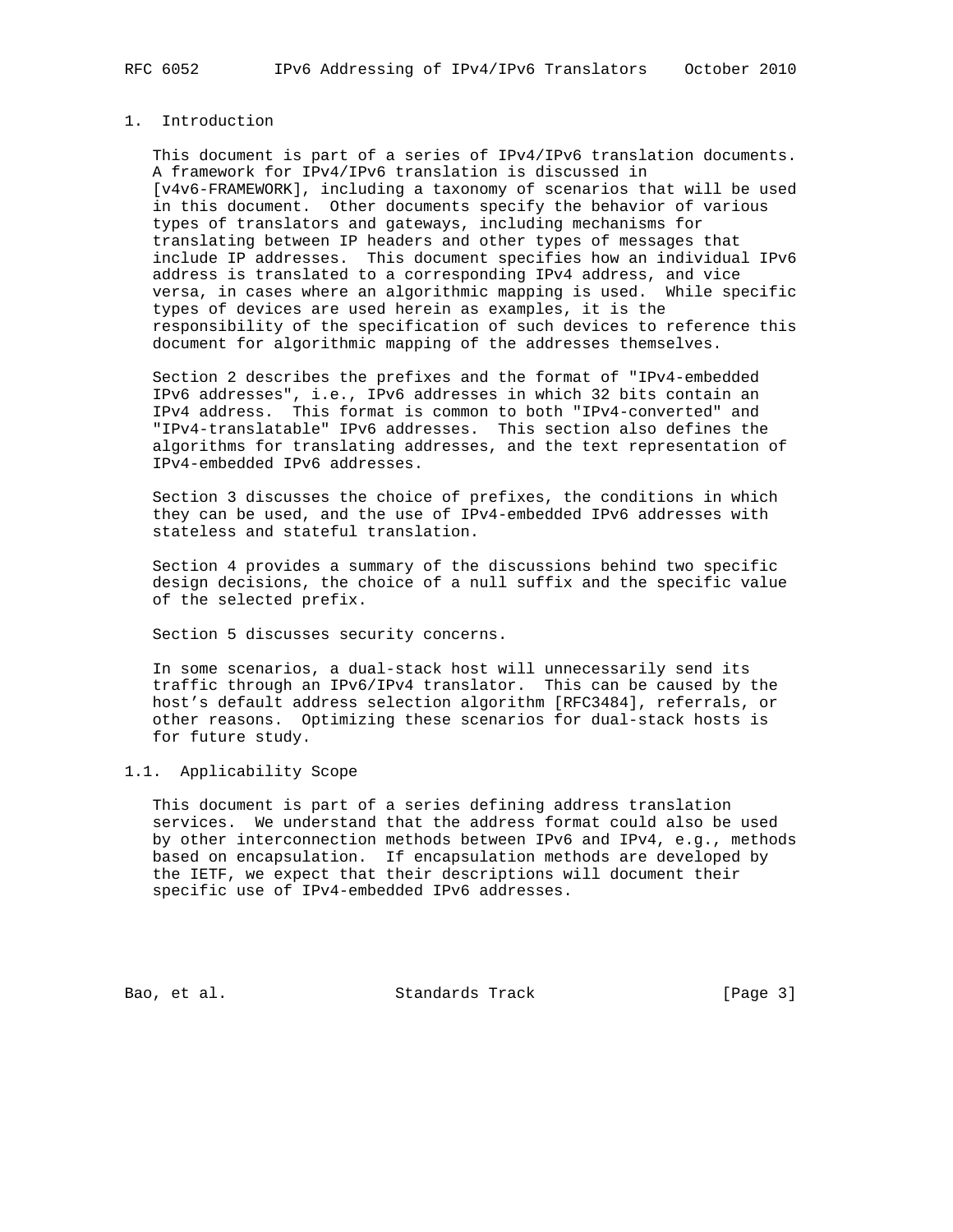# 1.2. Conventions

 The key words "MUST", "MUST NOT", "REQUIRED", "SHALL", "SHALL NOT", "SHOULD", "SHOULD NOT", "RECOMMENDED", "MAY", and "OPTIONAL" in this document are to be interpreted as described in RFC 2119 [RFC2119].

## 1.3. Terminology

This document makes use of the following terms:

- Address translator: any entity that has to derive an IPv4 address from an IPv6 address or vice versa. This applies not only to devices that do IPv4/IPv6 packet translation, but also to other entities that manipulate addresses, such as name resolution proxies (e.g., DNS64 [DNS64]) and possibly other types of Application Layer Gateways (ALGs).
- IPv4-converted IPv6 addresses: IPv6 addresses used to represent IPv4 nodes in an IPv6 network. They are a variant of IPv4-embedded IPv6 addresses and follow the format described in Section 2.2.
- IPv4-embedded IPv6 addresses: IPv6 addresses in which 32 bits contain an IPv4 address. Their format is described in Section 2.2.
- IPv4/IPv6 translator: an entity that translates IPv4 packets to IPv6 packets, and vice versa. It may do "stateless" translation, meaning that there is no per-flow state required, or "stateful" translation, meaning that per-flow state is created when the first packet in a flow is received.
- IPv4-translatable IPv6 addresses: IPv6 addresses assigned to IPv6 nodes for use with stateless translation. They are a variant of IPv4-embedded IPv6 addresses and follow the format described in Section 2.2.
- Network-Specific Prefix: an IPv6 prefix assigned by an organization for use in algorithmic mapping. Options for the Network-Specific Prefix are discussed in Sections 3.3 and 3.4.
- Well-Known Prefix: the IPv6 prefix defined in this document for use in an algorithmic mapping.

Bao, et al. Standards Track [Page 4]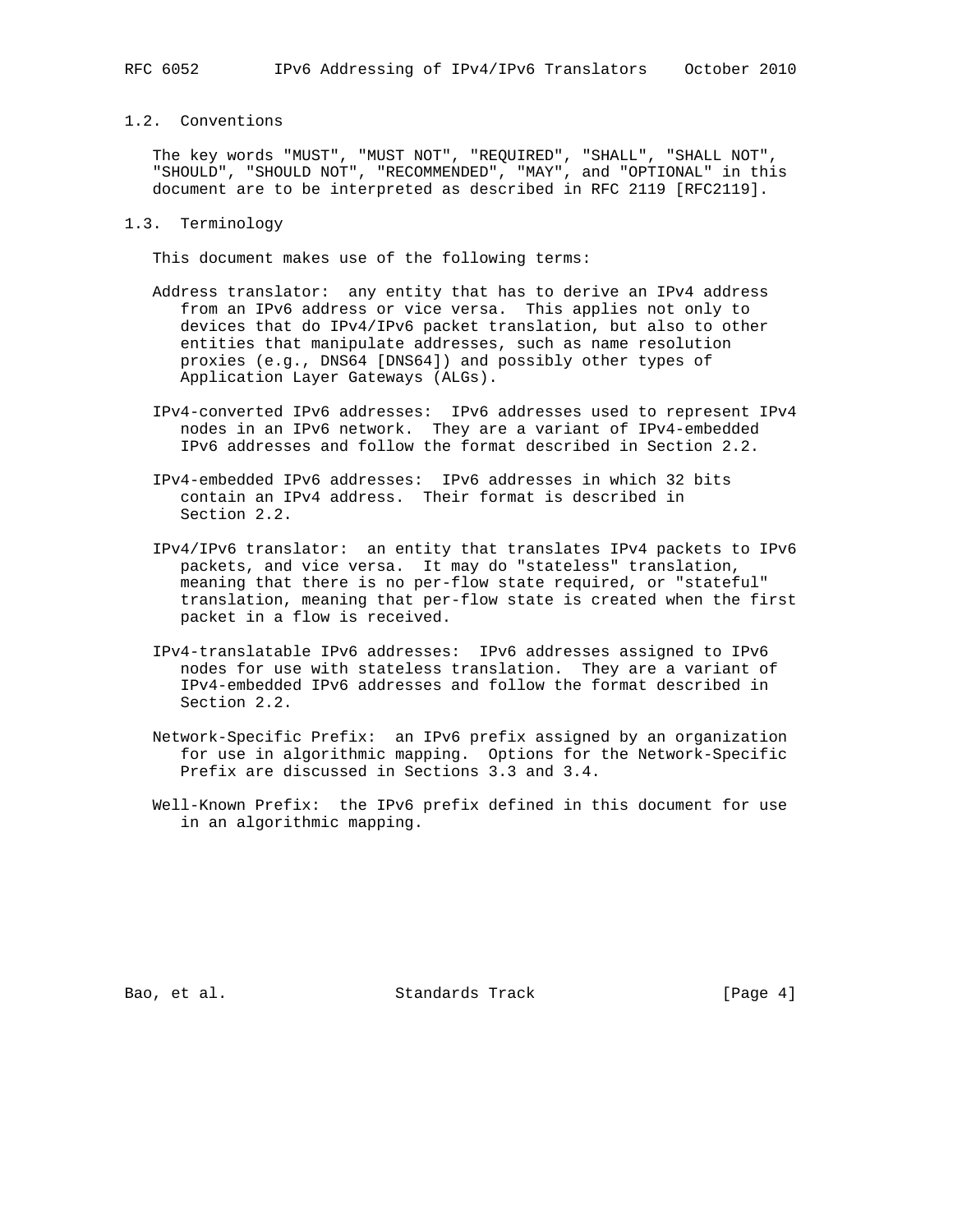#### 2.1. Well-Known Prefix

 This document reserves a "Well-Known Prefix" for use in an algorithmic mapping. The value of this IPv6 prefix is:

64:ff9b::/96

## 2.2. IPv4-Embedded IPv6 Address Format

 IPv4-converted IPv6 addresses and IPv4-translatable IPv6 addresses follow the same format, described here as the IPv4-embedded IPv6 address Format. IPv4-embedded IPv6 addresses are composed of a variable-length prefix, the embedded IPv4 address, and a variable length suffix, as presented in the following diagram, in which PL designates the prefix length:

| PL  | -----------32--40--48--56--64--72--80--88--96--104---------                     |                                           |  |  |                                                                         |  |                        |        |        |
|-----|---------------------------------------------------------------------------------|-------------------------------------------|--|--|-------------------------------------------------------------------------|--|------------------------|--------|--------|
| 32  | --+---+---+---+---+---+---+---+---+---+---+---+---+---+---+-<br>prefix          | $ v4(32)$ $ u $ suffix                    |  |  |                                                                         |  |                        |        |        |
| 40  | +--+---+---+---+---+---+---+---+---+---+---+---+---+---+---+---+---+-<br>prefix |                                           |  |  | $\vert \texttt{v4(24)} \vert$ $\vert \texttt{u} \vert (8) \vert$ suffix |  |                        |        |        |
| 481 | $- - + - - - + - - - +$<br>prefix                                               | -+---+---+---+---+---+---+---+---+---+--- |  |  | v4(16)   u   (16)   suffix                                              |  |                        |        |        |
| 561 | prefix                                                                          |                                           |  |  | --+---+---+---+---+---+---+---+---+---<br> (8)  u   v4(24)   suffix     |  |                        |        |        |
| 64  | prefix                                                                          |                                           |  |  | -+---+---+---+---+---+---+---+---+---+---<br>  u   v4(32)               |  |                        |        | suffix |
| 961 | prefix                                                                          |                                           |  |  | --+---+---+---+-                                                        |  | $-+ - - - + - - - + -$ | v4(32) |        |

#### Figure 1

 In these addresses, the prefix shall be either the "Well-Known Prefix" or a "Network-Specific Prefix" unique to the organization deploying the address translators. The prefixes can only have one of the following lengths: 32, 40, 48, 56, 64, or 96. (The Well-Known Prefix is 96 bits long, and can only be used in the last form of the table.)

 Various deployments justify different prefix lengths with Network- Specific Prefixes. The trade-off between different prefix lengths are discussed in Sections 3.3 and 3.4.

Bao, et al. Standards Track [Page 5]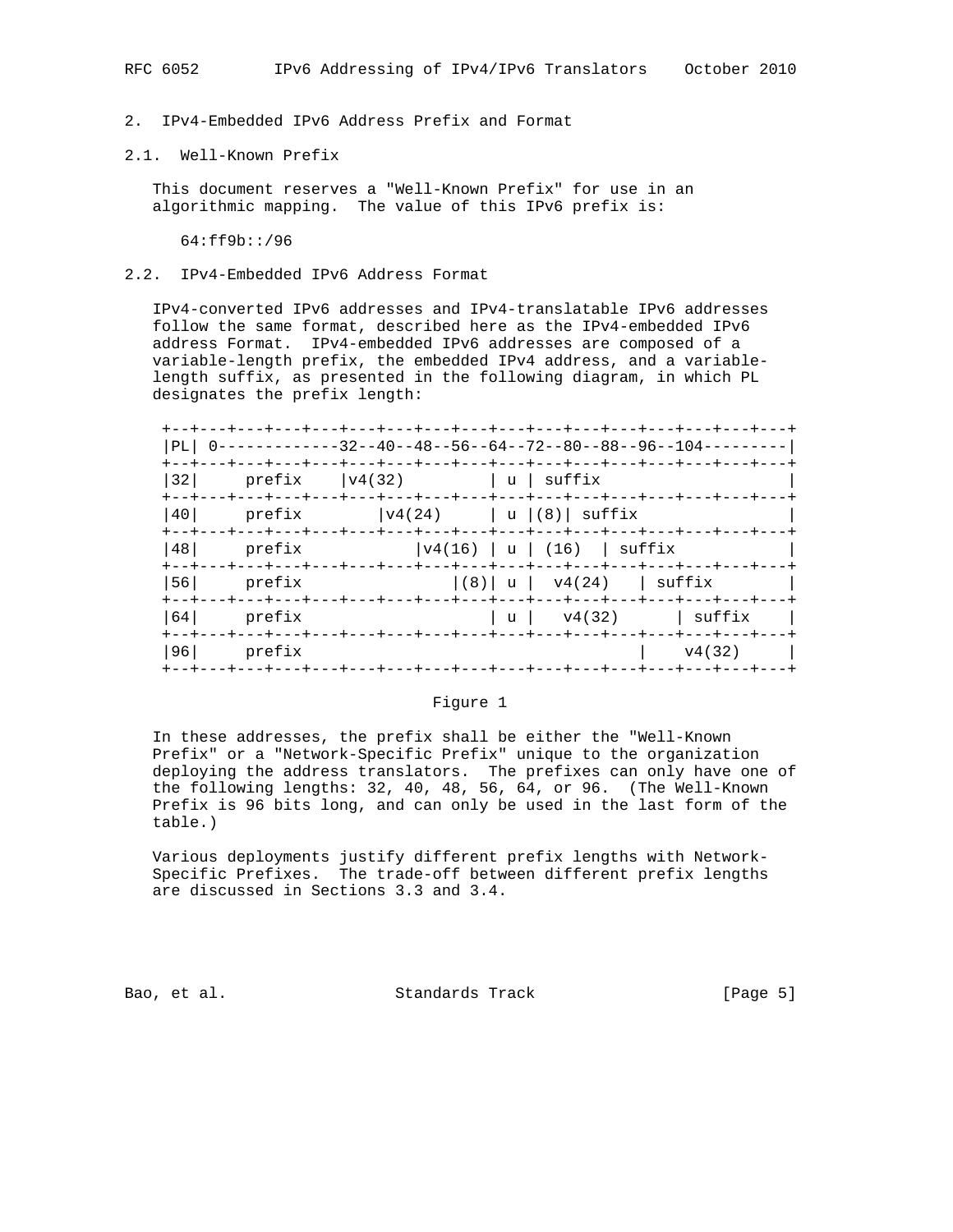Bits 64 to 71 of the address are reserved for compatibility with the host identifier format defined in the IPv6 addressing architecture [RFC4291]. These bits MUST be set to zero. When using a /96 Network-Specific Prefix, the administrators MUST ensure that the bits 64 to 71 are set to zero. A simple way to achieve that is to construct the /96 Network-Specific Prefix by picking a /64 prefix, and then adding 4 octets set to zero.

 The IPv4 address is encoded following the prefix, most significant bits first. Depending of the prefix length, the 4 octets of the address may be separated by the reserved octet "u", whose 8 bits MUST be set to zero. In particular:

- o When the prefix is 32 bits long, the IPv4 address is encoded in positions 32 to 63.
- o When the prefix is 40 bits long, 24 bits of the IPv4 address are encoded in positions 40 to 63, with the remaining 8 bits in position 72 to 79.
- o When the prefix is 48 bits long, 16 bits of the IPv4 address are encoded in positions 48 to 63, with the remaining 16 bits in position 72 to 87.
- o When the prefix is 56 bits long, 8 bits of the IPv4 address are encoded in positions 56 to 63, with the remaining 24 bits in position 72 to 95.
- o When the prefix is 64 bits long, the IPv4 address is encoded in positions 72 to 103.
- o When the prefix is 96 bits long, the IPv4 address is encoded in positions 96 to 127.

 There are no remaining bits, and thus no suffix, if the prefix is 96 bits long. In the other cases, the remaining bits of the address constitute the suffix. These bits are reserved for future extensions and SHOULD be set to zero. Address translators who receive IPv4 embedded IPv6 addresses where these bits are not zero SHOULD ignore the bits' value and proceed as if the bits' value were zero. (Future extensions may specify a different behavior.)

Bao, et al. Standards Track [Page 6]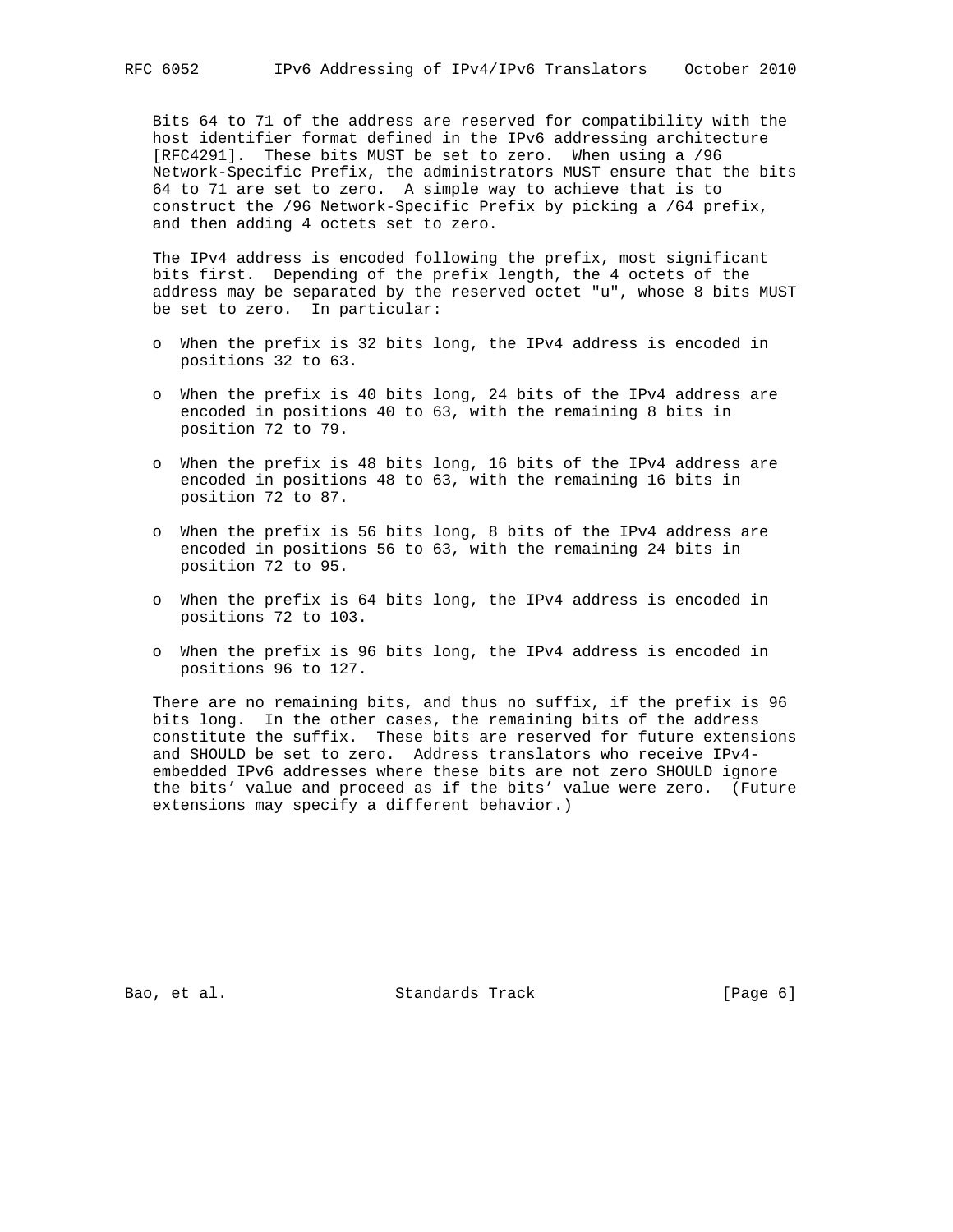#### 2.3. Address Translation Algorithms

 IPv4-embedded IPv6 addresses are composed according to the following algorithm:

- o Concatenate the prefix, the 32 bits of the IPv4 address, and the suffix (if needed) to obtain a 128-bit address.
- o If the prefix length is less than 96 bits, insert the null octet "u" at the appropriate position (bits 64 to 71), thus causing the least significant octet to be excluded, as documented in Figure 1.

 The IPv4 addresses are extracted from the IPv4-embedded IPv6 addresses according to the following algorithm:

- o If the prefix is 96 bits long, extract the last 32 bits of the IPv6 address;
- o For the other prefix lengths, remove the "u" octet to obtain a 120-bit sequence (effectively shifting bits 72-127 to positions 64-119), then extract the 32 bits following the prefix.

## 2.4. Text Representation

 IPv4-embedded IPv6 addresses will be represented in text in conformity with Section 2.2 of [RFC4291]. IPv4-embedded IPv6 addresses constructed using the Well-Known Prefix or a /96 Network- Specific Prefix may be represented using the alternative form presented in Section 2.2 of [RFC4291], with the embedded IPv4 address represented in dotted decimal notation. Examples of such representations are presented in Tables 1 and 2.

| Network-Specific<br>Prefix | TPv4<br>address | IPv4-embedded IPv6 address         |
|----------------------------|-----------------|------------------------------------|
| 2001:db8::/32              | 192.0.2.33      | 2001:db8:cb00:221:                 |
| 2001:db8:100::/40          | 192.0.2.33      | 2001:db8:1c0:2:21:                 |
| 2001:db8:122::/48          | 192.0.2.33      | 2001:db8:122:cb00:2:2100::         |
| 2001:db8:122:300::/56      | 192.0.2.33      | 2001:db8:122:3c0:0:221::           |
| 2001:db8:122:344::/64      | 192.0.2.33      | 2001: db8: 122: 344: c0: 2: 2100:: |
| 2001:db8:122:344::/96      | 192.0.2.33      | 2001: db8: 122: 344: : 192.0.2.33  |

 Table 1: Text Representation of IPv4-Embedded IPv6 Addresses Using Network-Specific Prefixes

Bao, et al. Standards Track [Page 7]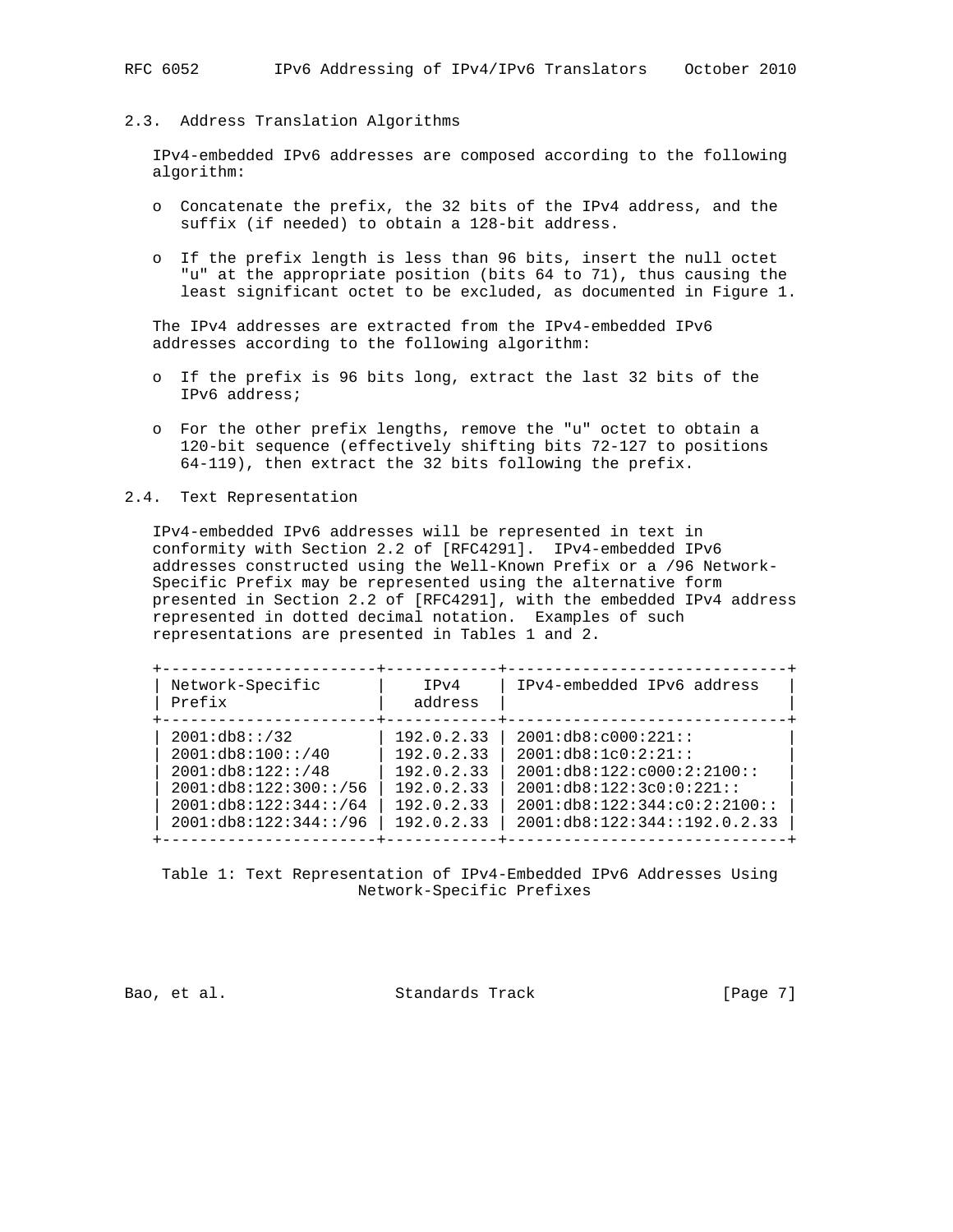+-------------------+--------------+----------------------------+ | Well-Known Prefix | IPv4 address | IPv4-Embedded IPv6 address | +-------------------+--------------+----------------------------+ | 64:ff9b::/96 | 192.0.2.33 | 64:ff9b::192.0.2.33 | +-------------------+--------------+----------------------------+

 Table 2: Text Representation of IPv4-Embedded IPv6 Addresses Using the Well-Known Prefix

 The Network-Specific Prefix examples in Table 1 are derived from the IPv6 prefix reserved for documentation in [RFC3849]. The IPv4 address 192.0.2.33 is part of the subnet 192.0.2.0/24 reserved for documentation in [RFC5735]. The representation of IPv6 addresses is compatible with [RFC5952].

- 3. Deployment Guidelines
- 3.1. Restrictions on the Use of the Well-Known Prefix

 The Well-Known Prefix MUST NOT be used to represent non-global IPv4 addresses, such as those defined in [RFC1918] or listed in Section 3 of [RFC5735]. Address translators MUST NOT translate packets in which an address is composed of the Well-Known Prefix and a non global IPv4 address; they MUST drop these packets.

 The Well-Known Prefix SHOULD NOT be used to construct IPv4 translatable IPv6 addresses. The nodes served by IPv4-translatable IPv6 addresses should be able to receive global IPv6 traffic bound to their IPv4-translatable IPv6 address without incurring intermediate protocol translation. This is only possible if the specific prefix used to build the IPv4-translatable IPv6 addresses is advertised in inter-domain routing, but the advertisement of more specific prefixes derived from the Well-Known Prefix is not supported, as explained in Section 3.2. Network-Specific Prefixes SHOULD be used in these scenarios, as explained in Section 3.3.

 The Well-Known Prefix MAY be used by organizations deploying translation services, as explained in Section 3.4.

## 3.2. Impact on Inter-Domain Routing

 The Well-Known Prefix MAY appear in inter-domain routing tables, if service providers decide to provide IPv6-IPv4 interconnection services to peers. Advertisement of the Well-Known Prefix SHOULD be controlled either by upstream and/or downstream service providers according to inter-domain routing policies, e.g., through

Bao, et al. Standards Track [Page 8]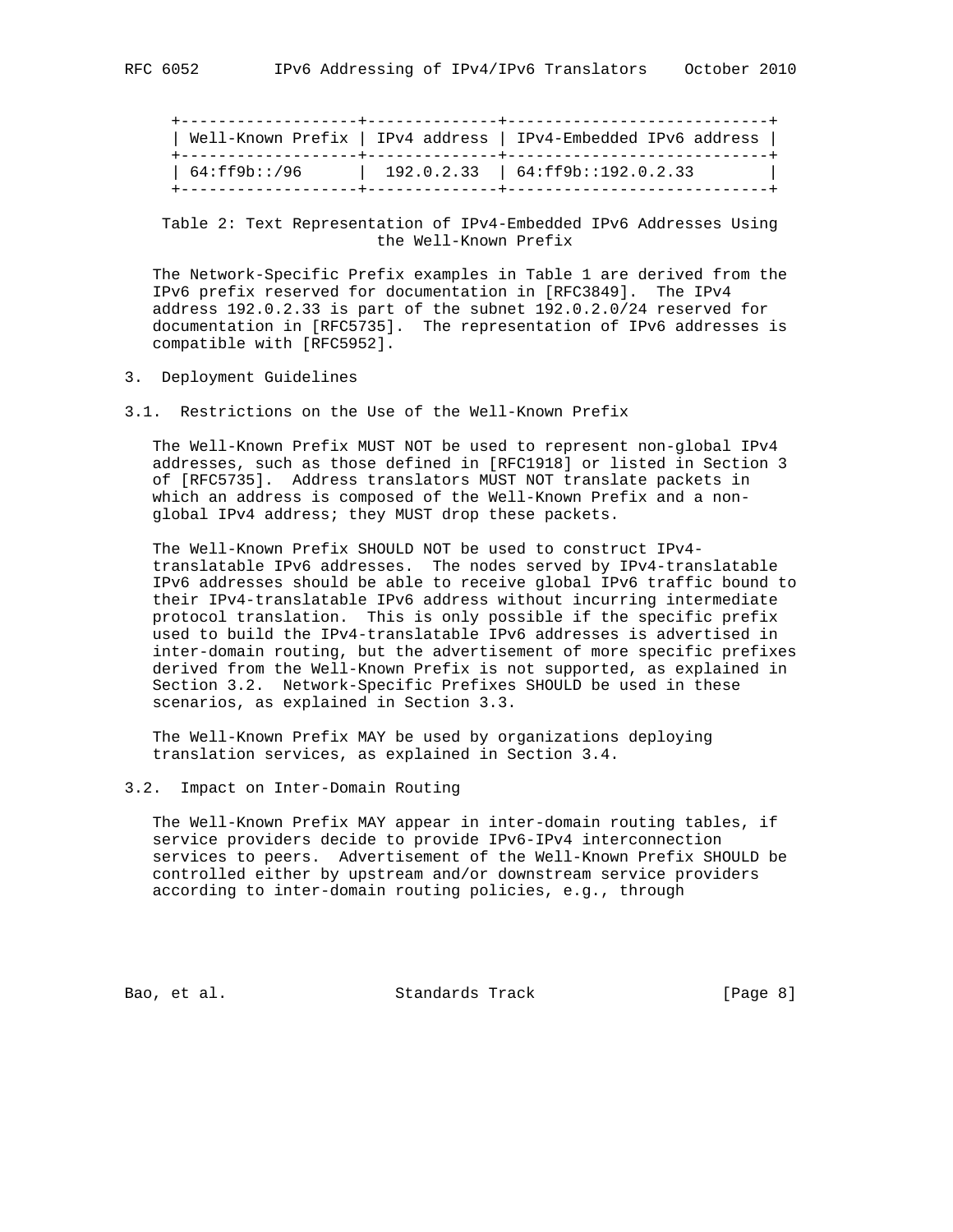configuration of BGP [RFC4271]. Organizations that advertise the Well-Known Prefix in inter-domain routing MUST be able to provide IPv4/IPv6 translation service.

 When the IPv4/IPv6 translation relies on the Well-Known Prefix, IPv4 embedded IPv6 prefixes longer than the Well-Known Prefix MUST NOT be advertised in BGP (especially External BGP) [RFC4271] because this leads to importing the IPv4 routing table into the IPv6 one and therefore introduces scalability issues to the global IPv6 routing table. Administrators of BGP nodes SHOULD configure filters that discard advertisements of embedded IPv6 prefixes longer than the Well-Known Prefix.

 When the IPv4/IPv6 translation service relies on Network-Specific Prefixes, the IPv4-translatable IPv6 prefixes used in stateless translation MUST be advertised with proper aggregation to the IPv6 Internet. Similarly, if translators are configured with multiple Network-Specific Prefixes, these prefixes MUST be advertised to the IPv6 Internet with proper aggregation.

## 3.3. Choice of Prefix for Stateless Translation Deployments

 Organizations may deploy translation services using stateless translation. In these deployments, internal IPv6 nodes are addressed using IPv4-translatable IPv6 addresses, which enable them to be accessed by IPv4 nodes. The addresses of these external IPv4 nodes are then represented in IPv4-converted IPv6 addresses.

 Organizations deploying stateless IPv4/IPv6 translation SHOULD assign a Network-Specific Prefix to their IPv4/IPv6 translation service. IPv4-translatable and IPv4-converted IPv6 addresses MUST be constructed as specified in Section 2.2. IPv4-translatable IPv6 addresses MUST use the selected Network-Specific Prefix. Both IPv4 translatable IPv6 addresses and IPv4-converted IPv6 addresses SHOULD use the same prefix.

 Using the same prefix ensures that IPv6 nodes internal to the organization will use the most efficient paths to reach the nodes served by IPv4-translatable IPv6 addresses. Specifically, if a node learns the IPv4 address of a target internal node without knowing that this target is in fact located behind the same translator that the node also uses, translation rules will ensure that the IPv6 address constructed with the Network-Specific Prefix is the same as the IPv4-translatable IPv6 address assigned to the target. Standard routing preference (i.e., "most specific match wins") will then ensure that the IPv6 packets are delivered directly, without requiring that translators receive the packets and then return them in the direction from which they came.

Bao, et al. Standards Track [Page 9]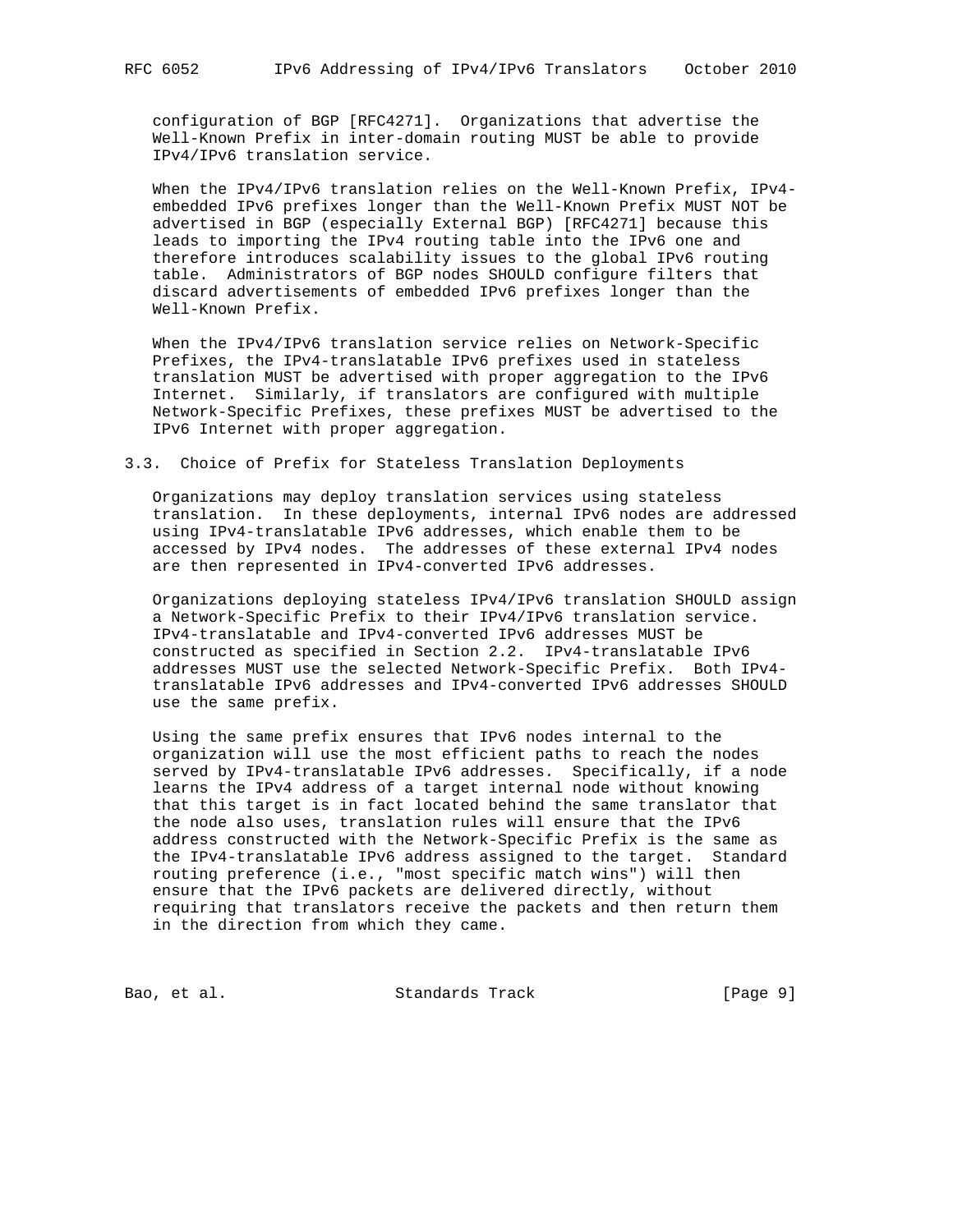The intra-domain routing protocol must be able to deliver packets to the nodes served by IPv4-translatable IPv6 addresses. This may require routing on some or all of the embedded IPv4 address bits. Security considerations detailed in Section 5 require that routers check the validity of the IPv4-translatable IPv6 source addresses, using some form of reverse path check.

 The management of stateless address translation can be illustrated with a small example:

We will consider an IPv6 network with the prefix 2001:db8: 122::/48. The network administrator has selected the Network- Specific Prefix 2001:db8:122:344::/64 for managing stateless IPv4/ IPv6 translation. The IPv4-translatable address block for IPv4 subnet 192.0.2.0/24 is 2001:db8:122:344:c0:2::/96. In this network, the host A is assigned the IPv4-translatable IPv6 address 2001:db8:122:344:c0:2:2100::, which corresponds to the IPv4 address 192.0.2.33. Host A's address is configured either manually or through DHCPv6.

 In this example, host A is not directly connected to the translator, but instead to a link managed by a router R. The router R is configured to forward to A the packets bound to 2001: db8:122:344:c0:2:2100::. To receive these packets, R will advertise reachability of the prefix 2001:db8:122:344:c0:2:2100::/ 104 in the intra-domain routing protocol -- or perhaps a shorter prefix if many hosts on link have IPv4-translatable IPv6 addresses derived from the same IPv4 subnet. If a packet bound to 192.0.2.33 reaches the translator, the destination address will be translated to 2001:db8:122:344:c0:2:2100::, and the packet will be routed towards R and then to A.

 Let's suppose now that a host B of the same domain learns the IPv4 address of A, maybe through an application-specific referral. If B has translation-aware software, B can compose a destination address by combining the Network-Specific Prefix 2001:db8:122: 344::/64 and the IPv4 address 192.0.2.33, resulting in the address 2001:db8:122:344:c0:2:2100::. The packet sent by B will be forwarded towards R, and then to A, avoiding protocol translation.

 Forwarding, and reverse path checks, are more efficient when performed on the combination of the prefix and the IPv4 address. In theory, routers are able to route on prefixes of any length, but in practice there may be routers for which routing on prefixes larger than 64 bits is slower. However, routing efficiency is not the only consideration in the choice of a prefix length. Organizations also need to consider the availability of prefixes, and the potential impact of all-zero identifiers.

Bao, et al. Standards Track [Page 10]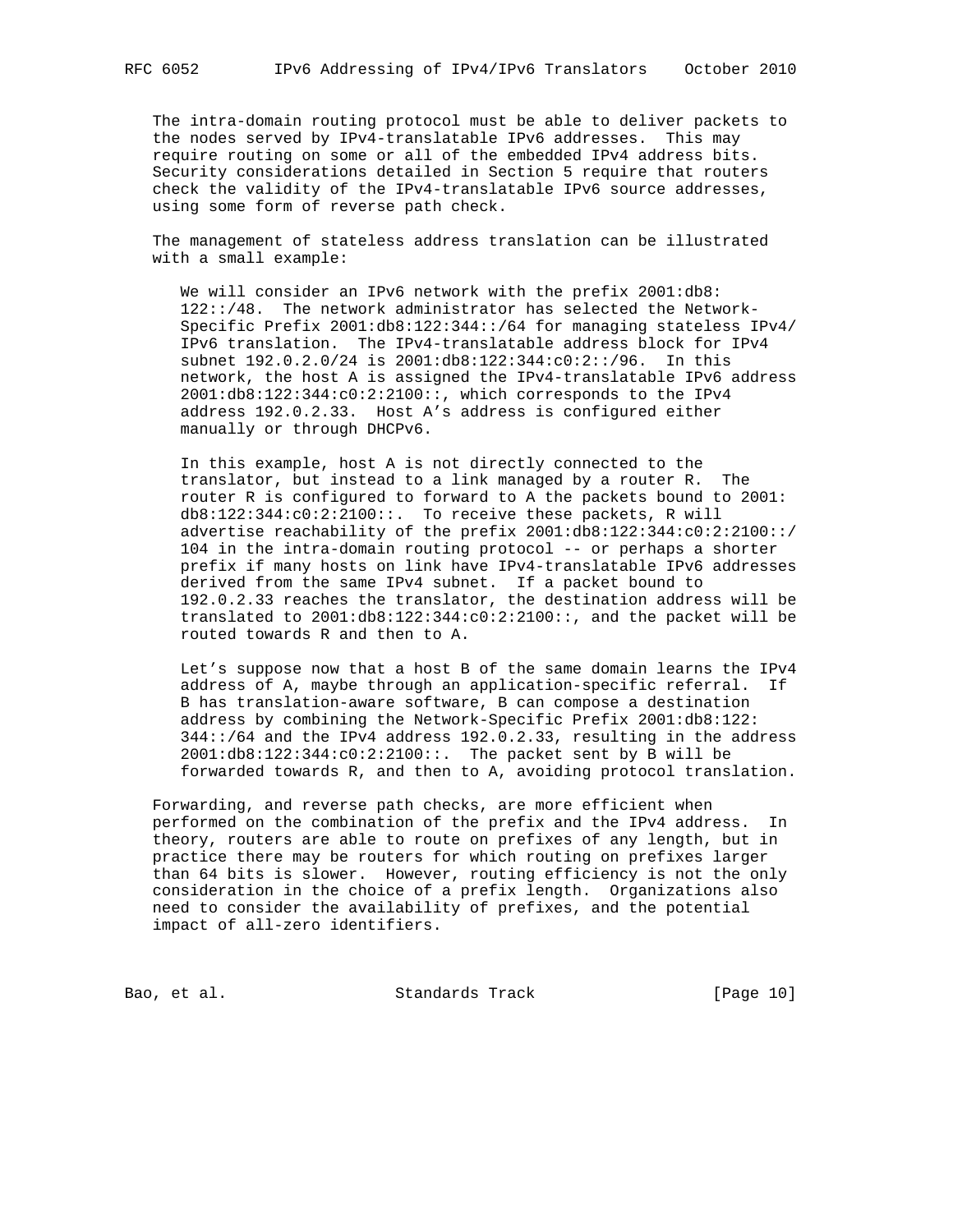If a /32 prefix is used, all the routing bits are contained in the top 64 bits of the IPv6 address, leading to excellent routing properties. These prefixes may however be hard to obtain, and allocation of a /32 to a small set of IPv4-translatable IPv6 addresses may be seen as wasteful. In addition, the /32 prefix and a zero suffix lead to an all-zero interface identifier, which is an issue that we discuss in Section 4.1.

 Intermediate prefix lengths such as /40, /48, or /56 appear as compromises. Only some of the IPv4 bits are part of the /64 prefixes. Reverse path checks, in particular, may have a limited efficiency. Reverse path checks limited to the most significant bits of the IPv4 address will reduce the possibility of spoofing external IPv4 addresses, but would allow IPv6 nodes to spoof internal IPv4 translatable IPv6 addresses.

 We propose a compromise, based on using no more than 1/256th of an organization's allocation of IPv6 addresses for the IPv4/IPv6 translation service. For example, if the organization is an Internet Service Provider with an allocated IPv6 prefix /32 or shorter, the ISP could dedicate a /40 prefix to the translation service. An end site with a /48 allocation could dedicate a /56 prefix to the translation service, or possibly a /96 prefix if all IPv4 translatable IPv6 addresses are located on the same link.

 The recommended prefix length is also a function of the deployment scenario. The stateless translation can be used for Scenario 1, Scenario 2, Scenario 5, and Scenario 6 defined in [v4v6-FRAMEWORK]. For different scenarios, the prefix length recommendations are:

- o For Scenario 1 (an IPv6 network to the IPv4 Internet) and Scenario 2 (the IPv4 Internet to an IPv6 network), an ISP holding a /32 allocation SHOULD use a /40 prefix, and a site holding a /48 allocation SHOULD use a /56 prefix.
- o For Scenario 5 (an IPv6 network to an IPv4 network) and Scenario 6 (an IPv4 network to an IPv6 network), the deployment SHOULD use a /64 or a /96 prefix.

3.4. Choice of Prefix for Stateful Translation Deployments

 Organizations may deploy translation services based on stateful translation technology. An organization may decide to use either a Network-Specific Prefix or the Well-Known Prefix for its stateful IPv4/IPv6 translation service.

Bao, et al. Standards Track [Page 11]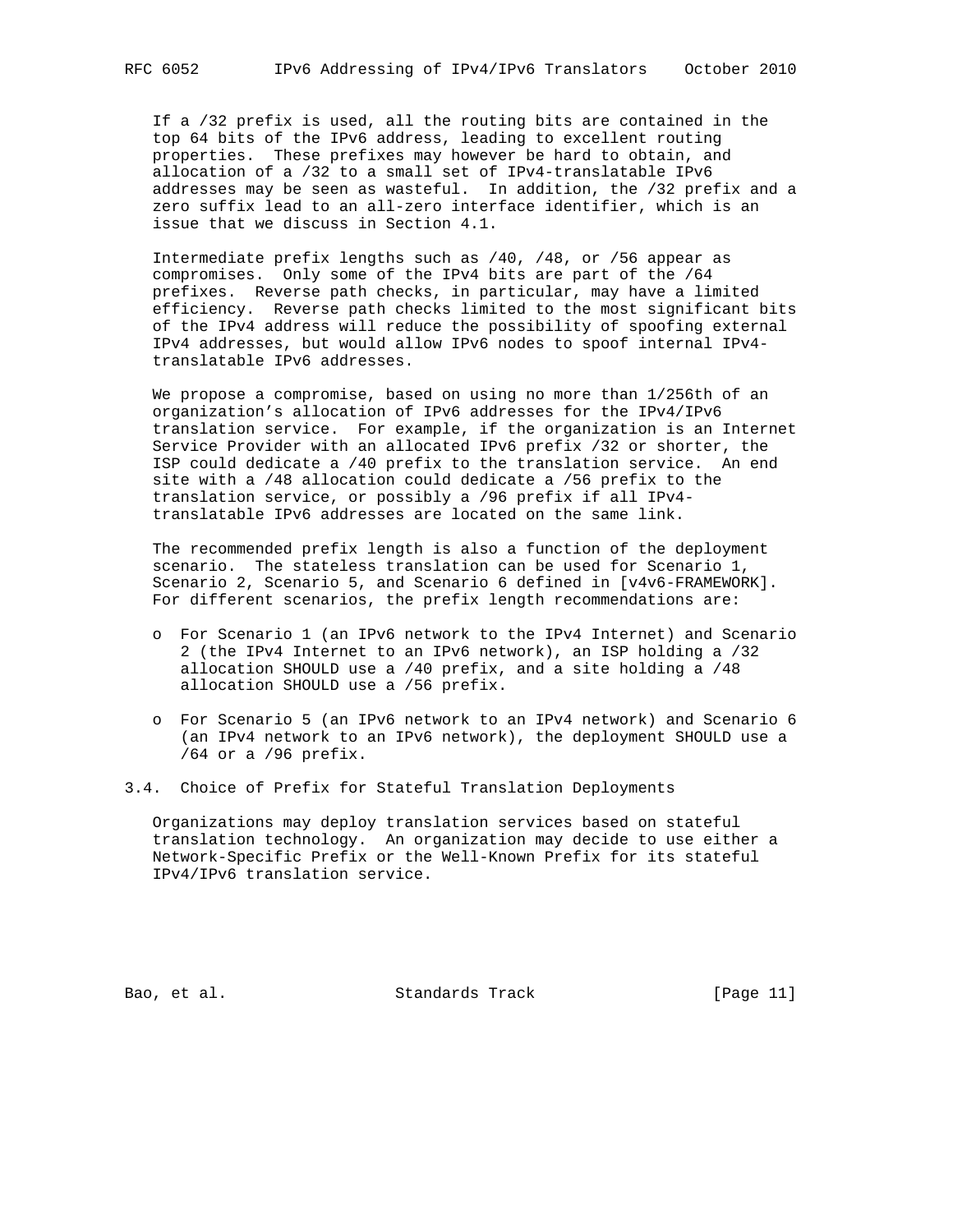When these services are used, IPv6 nodes are addressed through standard IPv6 addresses, while IPv4 nodes are represented by IPv4 converted IPv6 addresses, as specified in Section 2.2.

 The stateful nature of the translation creates a potential stability issue when the organization deploys multiple translators. If several translators use the same prefix, there is a risk that packets belonging to the same connection may be routed to different translators as the internal routing state changes. This issue can be avoided either by assigning different prefixes to different translators or by ensuring that all translators using the same prefix coordinate their state.

 Stateful translation can be used in scenarios defined in [v4v6-FRAMEWORK]. The Well-Known Prefix SHOULD be used in these scenarios, with two exceptions:

- o In all scenarios, the translation MAY use a Network-Specific Prefix, if deemed appropriate for management reasons.
- o The Well-Known Prefix MUST NOT be used for Scenario 3 (the IPv6 Internet to an IPv4 network), as this would lead to using the Well-Known Prefix with non-global IPv4 addresses. That means a Network-Specific Prefix (for example, a /96 prefix) MUST be used in that scenario.

#### 4. Design Choices

 The prefix that we have chosen reflects two design choices, the null suffix and the specific value of the Well-Known Prefix. We provide here a summary of the discussions leading to those two choices.

## 4.1. Choice of Suffix

 The address format described in Section 2.2 recommends a zero suffix. Before making this recommendation, we considered different options: checksum neutrality, the encoding of a port range, and a value different than 0.

 In the case of stateless translation, there would be no need for the translator to recompute a one's complement checksum if both the IPv4 translatable and the IPv4-converted IPv6 addresses were constructed in a "checksum-neutral" manner, that is, if the IPv6 addresses would have the same one's complement checksum as the embedded IPv4 address. In the case of stateful translation, checksum neutrality does not eliminate checksum computation during translation, as only one of the two addresses would be checksum neutral. We considered reserving 16 bits in the suffix to guarantee checksum neutrality, but declined

Bao, et al. Standards Track [Page 12]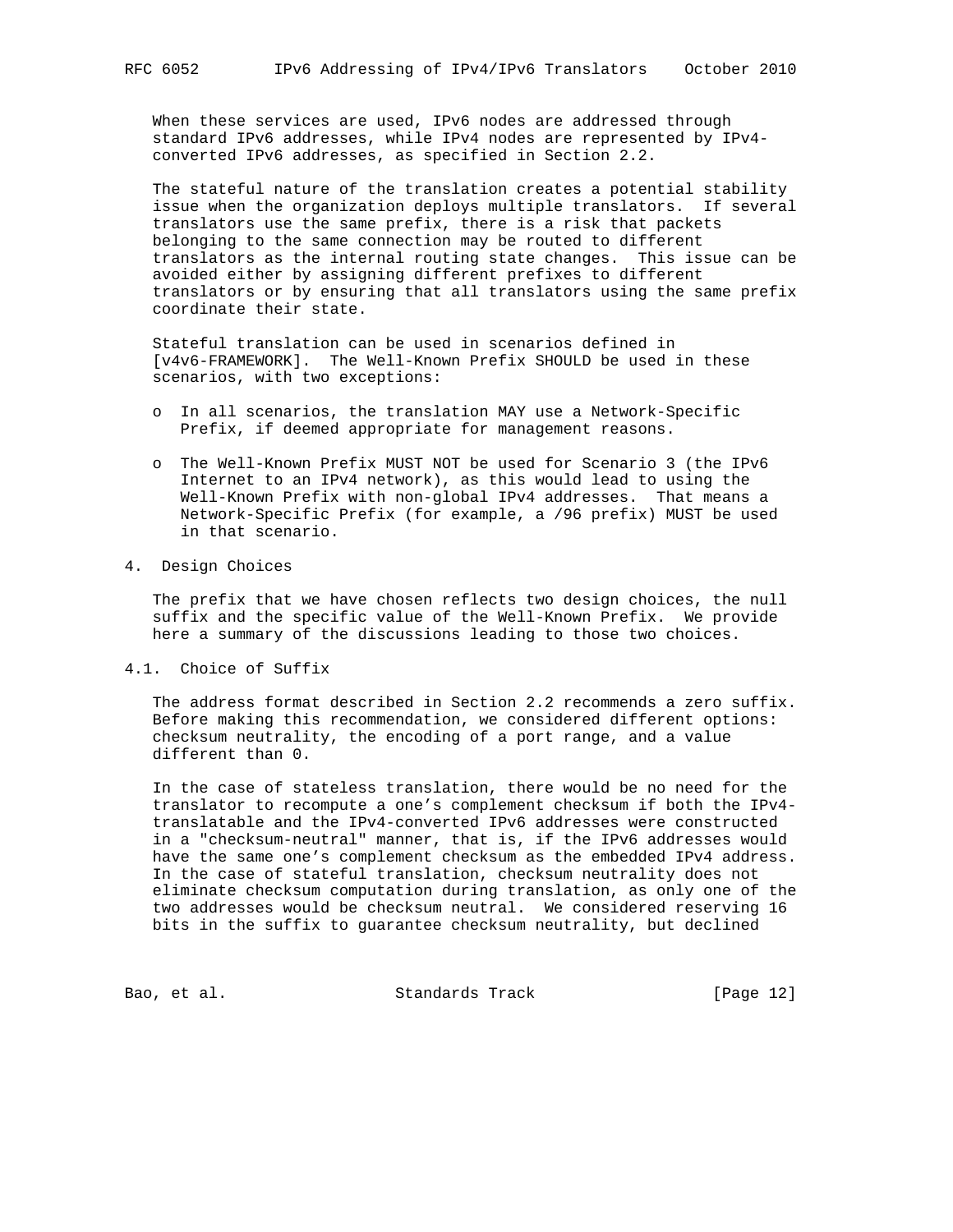because it would not help with stateful translation and because checksum neutrality can also be achieved by an appropriate choice of the Network-Specific Prefix, i.e., selecting a prefix whose one's complement checksum equals either 0 or 0xffff.

 There have been proposals to complement stateless translation with a port-range feature. Instead of mapping an IPv4 address to exactly one IPv6 prefix, the options would allow several IPv6 nodes to share an IPv4 address, with each node managing a different range of ports. If a port range extension is needed, it could be defined later, using bits currently reserved as null in the suffix.

When a /32 prefix is used, an all-zero suffix results in an all-zero interface identifier. We understand the conflict with Section 2.6.1 of RFC4291, which specifies that all zeroes are used for the subnet router anycast address. However, in our specification, there is only one node with an IPv4-translatable IPv6 address in the /64 subnet, so the anycast semantic does not create confusion. We thus decided to keep the null suffix for now. This issue does not exist for prefixes larger than 32 bits, such as the /40, /56, /64, and /96 prefixes that we recommend in Section 3.3.

4.2. Choice of the Well-Known Prefix

 Before making our recommendation of the Well-Known Prefix, we were faced with three choices:

- o reuse the IPv4-mapped prefix, ::ffff:0:0/96, as specified in RFC 2765, Section 2.1;
- o request IANA to allocate a /32 prefix, or
- o request allocation of a new /96 prefix.

 We weighted the pros and cons of these choices before settling on the recommended /96 Well-Known Prefix.

 The main advantage of the existing IPv4-mapped prefix is that it is already defined. Reusing that prefix would require minimal standardization efforts. However, being already defined is not just an advantage, as there may be side effects of current implementations. When presented with the IPv4-mapped prefix, current versions of Windows and Mac OS generate IPv4 packets, but will not send IPv6 packets. If we used the IPv4-mapped prefix, these nodes would not be able to support translation without modification. This will defeat the main purpose of the translation techniques. We thus eliminated the first choice, i.e., decided to not reuse the IPv4 mapped prefix, ::ffff:0:0/96.

Bao, et al. Standards Track [Page 13]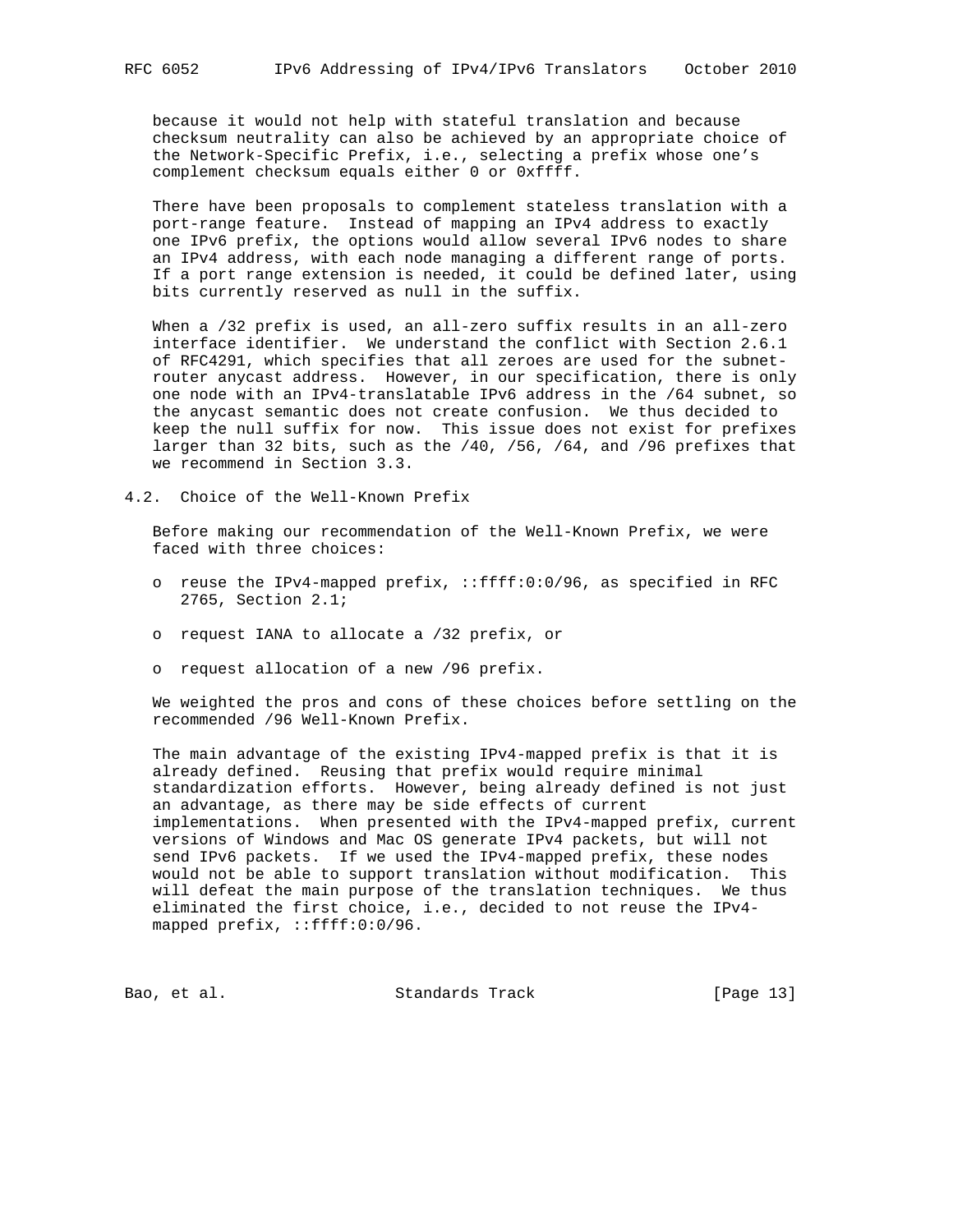A /32 prefix would have allowed the embedded IPv4 address to fit within the top 64 bits of the IPv6 address. This would have facilitated routing and load balancing when an organization deploys several translators. However, such destination-address-based load balancing may not be desirable. It is not compatible with Session Traversal Utilities for NAT (STUN) [RFC5389] in the deployments involving multiple stateful translators, each one having a different pool of IPv4 addresses. STUN compatibility would only be achieved if the translators managed the same pool of IPv4 addresses and were able to coordinate their translation state, in which case there is no big advantage to using a /32 prefix rather than a /96 prefix.

 According to Section 2.2 of [RFC4291], in the legal textual representations of IPv6 addresses, dotted decimal can only appear at the end. The /96 prefix is compatible with that requirement. It enables the dotted decimal notation without requiring an update to [RFC4291]. This representation makes the address format easier to use and the log files easier to read.

 The prefix that we recommend has the particularity of being "checksum neutral". The sum of the hexadecimal numbers "0064" and "ff9b" is "ffff", i.e., a value equal to zero in one's complement arithmetic. An IPv4-embedded IPv6 address constructed with this prefix will have the same one's complement checksum as the embedded IPv4 address.

5. Security Considerations

#### 5.1. Protection against Spoofing

 IPv4/IPv6 translators can be modeled as special routers, are subject to the same risks, and can implement the same mitigations. (The discussion of generic threats to routers and their mitigations is beyond the scope of this document.) There is, however, a particular risk that directly derives from the practice of embedding IPv4 addresses in IPv6: address spoofing.

 An attacker could use an IPv4-embedded IPv6 address as the source address of malicious packets. After translation, the packets will appear as IPv4 packets from the specified source, and the attacker may be hard to track. If left without mitigation, the attack would allow malicious IPv6 nodes to spoof arbitrary IPv4 addresses.

 The mitigation is to implement reverse path checks and to verify throughout the network that packets are coming from an authorized location.

Bao, et al. Standards Track [Page 14]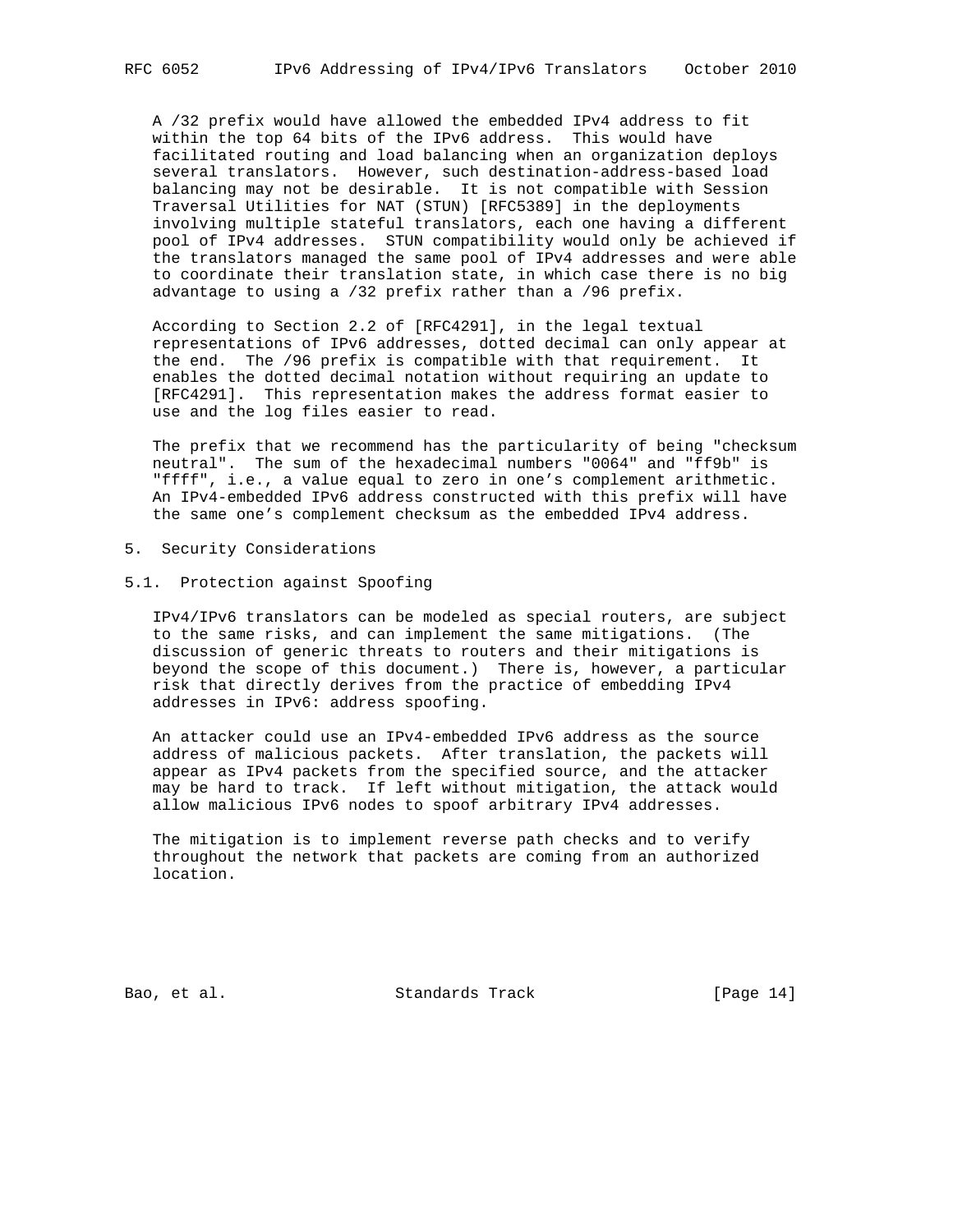## 5.2. Secure Configuration

 The prefixes used for address translation are used by IPv6 nodes to send packets to IPv6/IPv4 translators. Attackers could attempt to fool nodes, DNS gateways, and IPv4/IPv6 translators into using wrong values for these parameters, resulting in network disruption, denial of service, and possible information disclosure. To mitigate such attacks, network administrators need to ensure that prefixes are configured in a secure way.

 The mechanisms for achieving secure configuration of prefixes are beyond the scope of this document.

## 5.3. Firewall Configuration

 Many firewalls and other security devices filter traffic based on IPv4 addresses. Attackers could attempt to fool these firewalls by sending IPv6 packets to or from IPv6 addresses that translate to the filtered IPv4 addresses. If the attack is successful, traffic that was previously blocked might be able to pass through the firewalls disguised as IPv6 packets. In all such scenarios, administrators should assure that packets that send to or from IPv4-embedded IPv6 addresses are subject to the same filtering as those directly sent to or from the embedded IPv4 addresses.

 The mechanisms for configuring firewalls and security devices to achieve this filtering are beyond the scope of this document.

6. IANA Considerations

 IANA has made the following changes in the "Internet Protocol Version 6 Address Space" registry located at http://www.iana.org.

OLD:

| IPv6 Prefix Allocation |                            | Reference | Note  |
|------------------------|----------------------------|-----------|-------|
|                        |                            |           |       |
| 0000::/8               | Reserved by IETF [RFC4291] |           | $[1]$ |

#### NEW:

 IPv6 Prefix Allocation Reference Note ----------- ---------------- ------------ ---------------- 0000::/8 Reserved by IETF [RFC4291] [1][5][6]

 [6] The "Well-Known Prefix" 64:ff9b::/96 used in an algorithmic mapping between IPv4 to IPv6 addresses is defined out of the 0000::/8 address block, per RFC 6052.

Bao, et al. Standards Track [Page 15]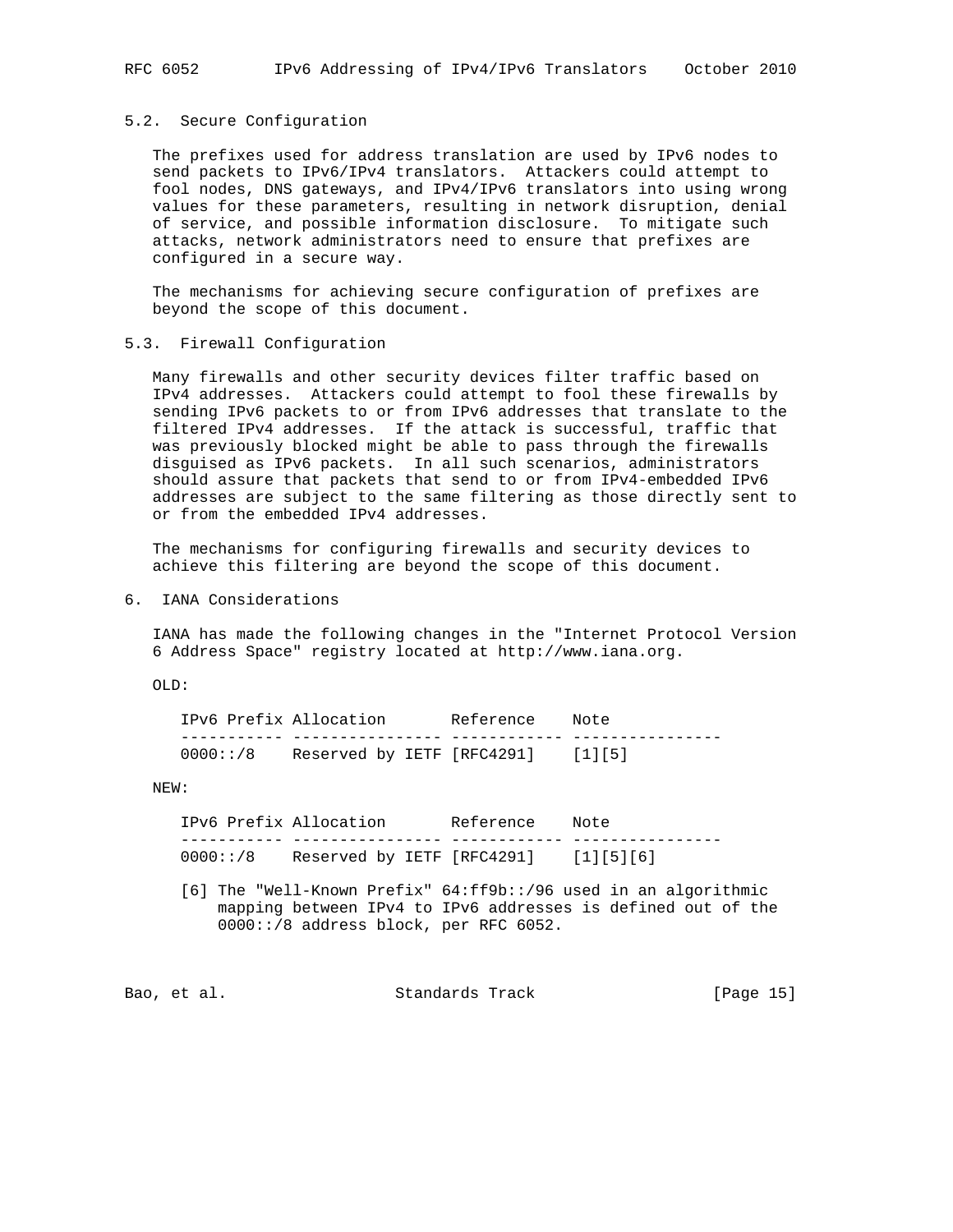#### 7. Acknowledgements

 Many people in the BEHAVE WG have contributed to the discussion that led to this document, including Andrew Sullivan, Andrew Yourtchenko, Ari Keranen, Brian Carpenter, Charlie Kaufman, Dan Wing, Dave Thaler, David Harrington, Ed Jankiewicz, Fred Baker, Hiroshi Miyata, Iljitsch van Beijnum, John Schnizlein, Keith Moore, Kevin Yin, Magnus Westerlund, Margaret Wasserman, Masahito Endo, Phil Roberts, Philip Matthews, Remi Denis-Courmont, Remi Despres, and William Waites.

 Marcelo Bagnulo is partly funded by Trilogy, a research project supported by the European Commission under its Seventh Framework Program.

# 8. Contributors

 The following individuals co-authored documents from which text has been incorporated, and are listed in alphabetical order.

 Dave Thaler Microsoft Corporation One Microsoft Way Redmond, WA 98052 USA Phone: +1 425 703 8835 EMail: dthaler@microsoft.com

 Fred Baker Cisco Systems Santa Barbara, California 93117 USA Phone: +1-408-526-4257 Fax: +1-413-473-2403 EMail: fred@cisco.com

 Hiroshi Miyata Yokogawa Electric Corporation 2-9-32 Nakacho Musashino-shi, Tokyo 180-8750 JAPAN EMail: h.miyata@jp.yokogawa.com

Bao, et al. Standards Track [Page 16]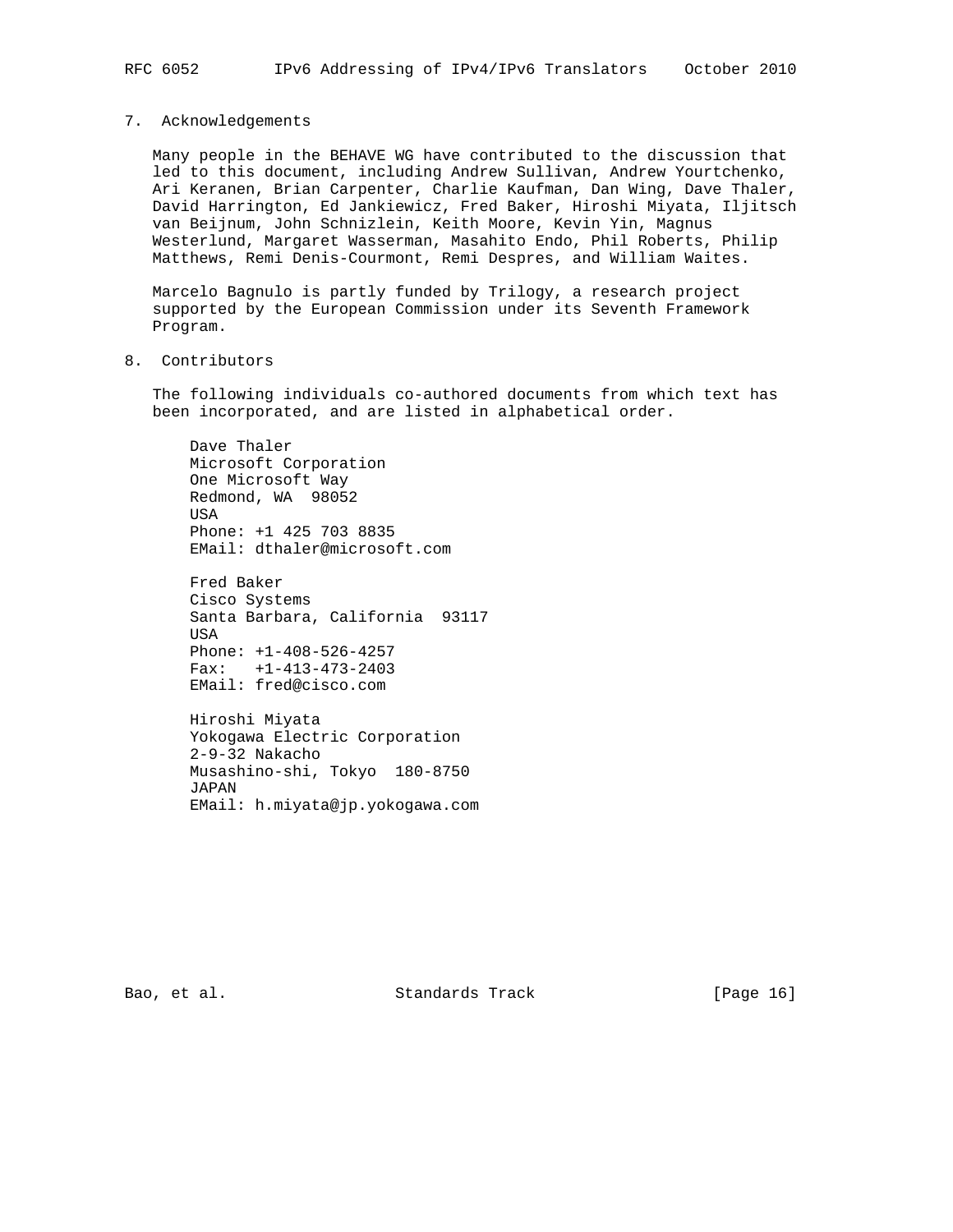## 9. References

- 9.1. Normative References
	- [RFC2119] Bradner, S., "Key words for use in RFCs to Indicate Requirement Levels", BCP 14, RFC 2119, March 1997.
	- [RFC4291] Hinden, R. and S. Deering, "IP Version 6 Addressing Architecture", RFC 4291, February 2006.

#### 9.2. Informative References

- [DNS64] Bagnulo, M., Sullivan, A., Matthews, P., and I. Beijnum, "DNS64: DNS extensions for Network Address Translation from IPv6 Clients to IPv4 Servers", Work in Progress, October 2010.
- [RFC1918] Rekhter, Y., Moskowitz, R., Karrenberg, D., Groot, G., and E. Lear, "Address Allocation for Private Internets", BCP 5, RFC 1918, February 1996.
- [RFC3484] Draves, R., "Default Address Selection for Internet Protocol version 6 (IPv6)", RFC 3484, February 2003.
- [RFC3849] Huston, G., Lord, A., and P. Smith, "IPv6 Address Prefix Reserved for Documentation", RFC 3849, July 2004.
- [RFC4271] Rekhter, Y., Li, T., and S. Hares, "A Border Gateway Protocol 4 (BGP-4)", RFC 4271, January 2006.
- [RFC5389] Rosenberg, J., Mahy, R., Matthews, P., and D. Wing, "Session Traversal Utilities for NAT (STUN)", RFC 5389, October 2008.
- [RFC5735] Cotton, M. and L. Vegoda, "Special Use IPv4 Addresses", BCP 153, RFC 5735, January 2010.
- [RFC5952] Kawamura, S. and M. Kawashima, "A Recommendation for IPv6 Address Text Representation", RFC 5952, August 2010.

 [v4v6-FRAMEWORK] Baker, F., Li, X., Bao, C., and K. Yin, "Framework for IPv4/IPv6 Translation", Work in Progress, August 2010.

Bao, et al. Standards Track [Page 17]